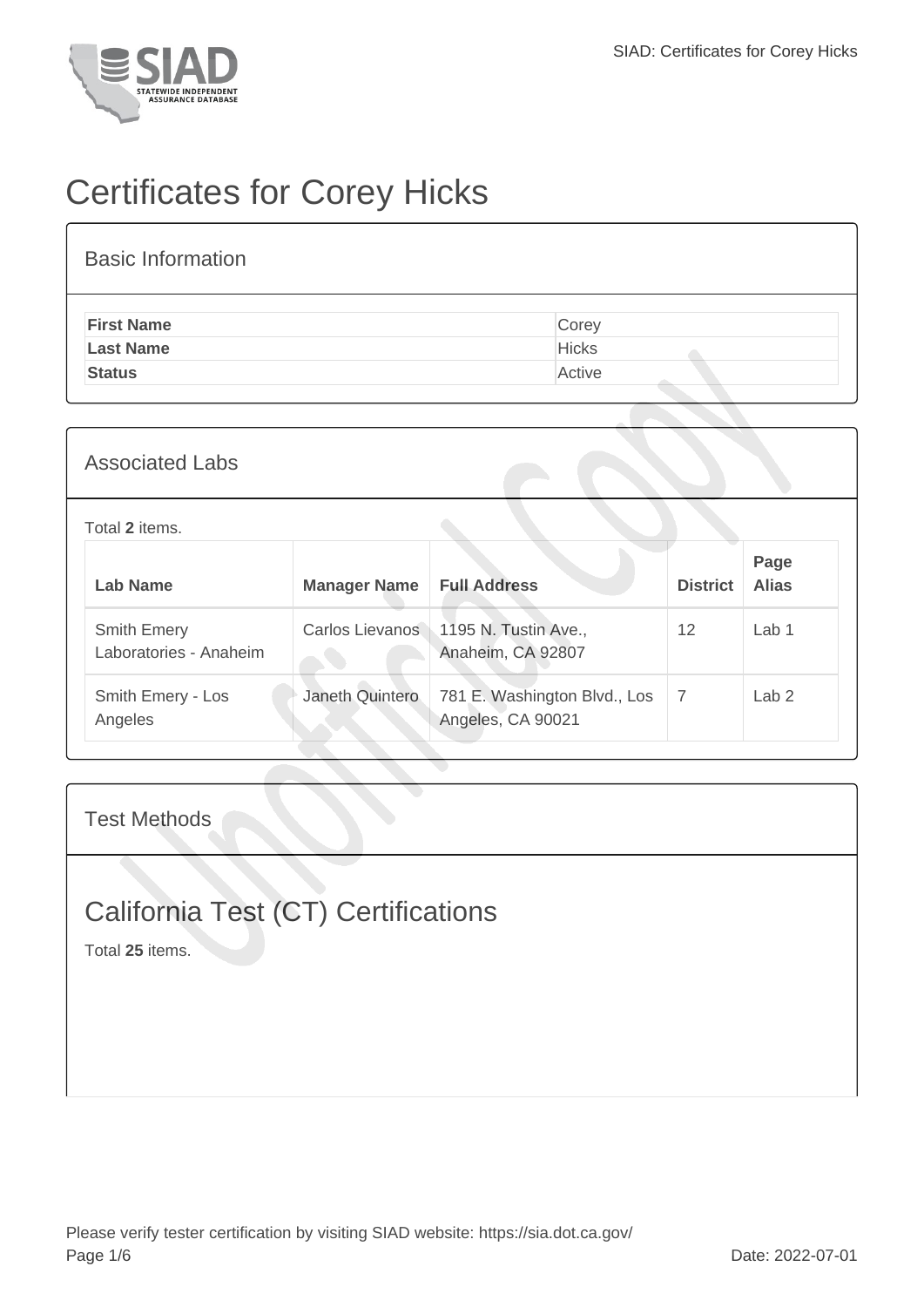

| <b>Test Method</b>                                                                   | <b>Expiration</b><br><b>Date</b> | <b>Status</b> | <b>IA Responsible</b> | Within<br>Lab(s)<br><b>Scope</b> | <b>Comments</b>   |
|--------------------------------------------------------------------------------------|----------------------------------|---------------|-----------------------|----------------------------------|-------------------|
| CT 105 Calculations -<br>Gradings (JTCP - HMA I<br>$/$ S&A)                          | 2024-11-05                       | Active        | Soroosh<br>Amelian    | Lab $1$ ,<br>Lab <sub>2</sub>    | (No)<br>comments) |
| CT 106 Definitions -<br>Specific Gravity (SpG)                                       | 2023-03-24                       | Active        | Kimberley Gbur        | Lab <sub>1</sub>                 | (No<br>comments)  |
| CT 125 AGG Sampling -<br><b>AGGREGATES (JTCP -</b><br>HMA I / S&A)                   | 2024-11-05                       | Active        | Soroosh<br>Amelian    | Lab <sub>1</sub>                 | (No)<br>comments) |
| CT 125 HMA Sampling -<br>HMA (JTCP - HMA I)                                          | 2025-01-28                       | Active        | Soroosh<br>Amelian    | Lab <sub>1</sub>                 | (No<br>comments)  |
| CT 201 Sample<br>Preparation - Soil and<br>Aggregates (JTCP -<br><b>S&amp;A)</b>     | 2024-11-05                       | Active        | Soroosh<br>Amelian    | Lab $1$ ,<br>Lab <sub>2</sub>    | (No<br>comments)  |
| CT 202 Sieve analysis -<br>Fine and Coarse<br>Aggregates (JTCP -<br><b>S&amp;A</b> ) | 2024-11-05                       | Active        | Dalton LaBoskey       | Lab $1$ ,<br>Lab <sub>2</sub>    | (No<br>comments)  |
| CT 205 Percent Crushed<br>Particles (JTCP - S&A)                                     | 2024-11-05                       | Active        | Soroosh<br>Amelian    | Lab <sub>1</sub>                 | (No)<br>comments) |
| CT 206 SpG &<br>Absorption - Coarse<br>Aggregates                                    | 2023-05-09                       | Active        | Majid Fahrtosh        | Lab $1,$<br>Lab <sub>2</sub>     | (No<br>comments)  |
| CT 207 SpG &<br>Absorption - Fine<br>Aggregates                                      | 2023-05-09                       | Active        | Majid Fahrtosh        | Lab $1,$<br>Lab <sub>2</sub>     | (No<br>comments)  |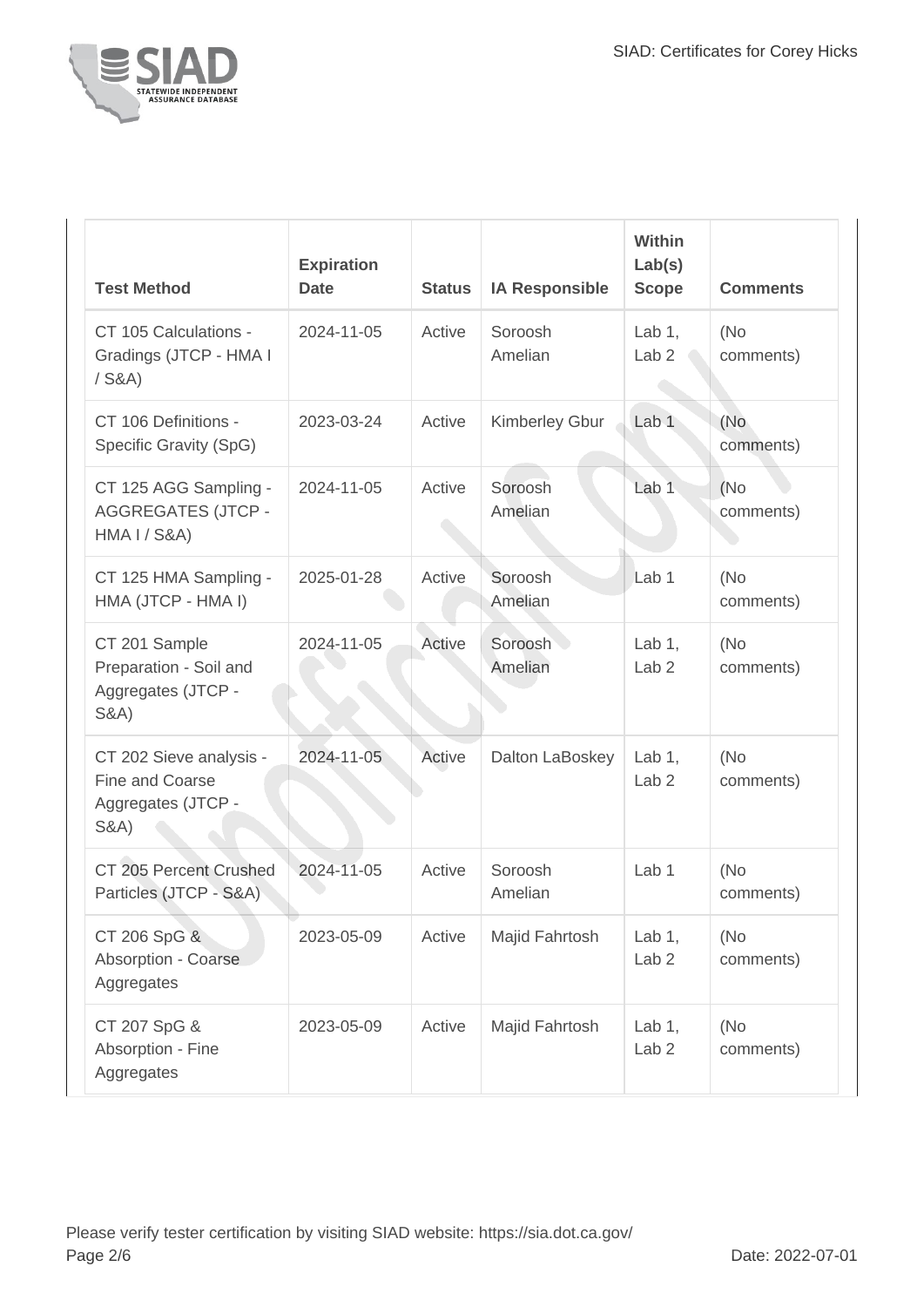

| <b>Test Method</b>                                                                 | <b>Expiration</b><br><b>Date</b> | <b>Status</b> | <b>IA Responsible</b> | Within<br>Lab(s)<br><b>Scope</b> | <b>Comments</b>  |
|------------------------------------------------------------------------------------|----------------------------------|---------------|-----------------------|----------------------------------|------------------|
| CT 211 LA Rattler                                                                  | 2023-05-09                       | Active        | Majid Fahrtosh        | Lab <sub>2</sub>                 | (No<br>comments) |
| CT 214 Sodium Sulfate<br>Soundness                                                 | 2023-05-09                       | Active        | Majid Fahrtosh        | Lab <sub>2</sub>                 | (No<br>comments) |
| CT 216 Relative<br>Compaction - Soils and<br>Aggregates (JTCP -<br><b>S&amp;A)</b> | 2024-11-05                       | Active        | Soroosh<br>Amelian    | Lab <sub>1</sub>                 | (No<br>comments) |
| CT 217 Sand Equivalent<br>$(JTCP - S&A)$                                           | 2024-11-05                       | Active        | Soroosh<br>Amelian    | Lab 1,<br>Lab <sub>2</sub>       | (No<br>comments) |
| CT 226 Moisture Content<br>- Soils and Aggregates<br>$(JTCP - S&A)$                | 2024-11-05                       | Active        | Soroosh<br>Amelian    | Lab 1                            | (No<br>comments) |
| CT 227 Cleanness Value<br>$(JTCP - S&A)$                                           | 2024-11-05                       | Active        | Soroosh<br>Amelian    | Lab $1,$<br>Lab <sub>2</sub>     | (No<br>comments) |
| CT 229 Durability (JTCP<br>$-S&A)$                                                 | 2024-11-05                       | Active        | Soroosh<br>Amelian    | Lab $1$ ,<br>Lab <sub>2</sub>    | (No<br>comments) |
| CT 306 Reducing<br>Samples of Asphalt<br>Mixtures (JTCP - HMA I)                   | 2025-01-28                       | Active        | Soroosh<br>Amelian    | (No lab)                         | (No<br>comments) |
| CT 504 Air Content of<br><b>PCC - Pressure Method</b><br>(JTCP - PCC)              | 2027-03-18                       | Active        | Dalton LaBoskey       | Lab <sub>1</sub>                 | (No<br>comments) |
| CT 518 Unit Weight -<br>PCC (JTCP - PCC)                                           | 2027-03-18                       | Active        | Dalton LaBoskey       | Lab <sub>1</sub>                 | (No<br>comments) |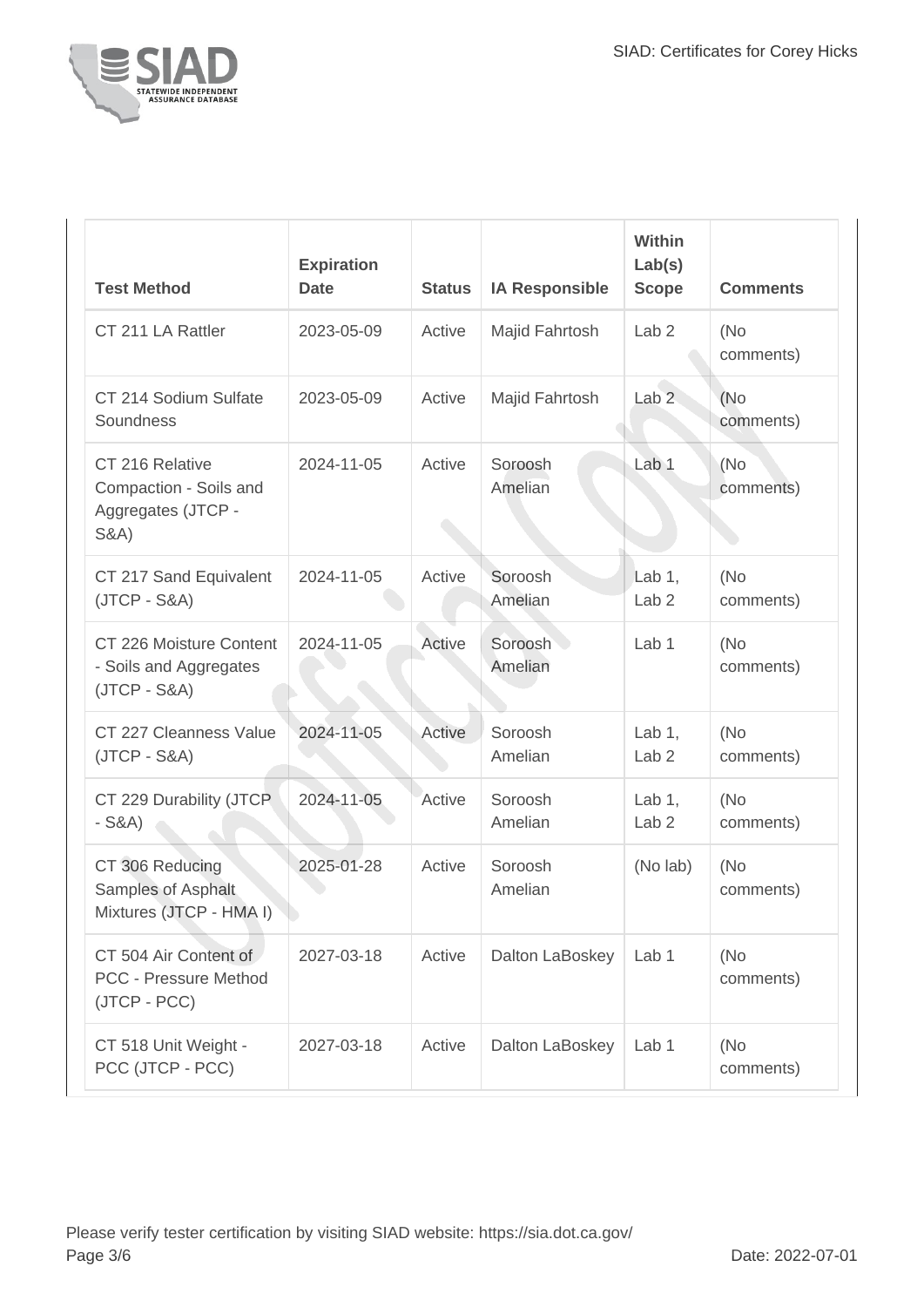

| <b>Test Method</b>                                                                             | <b>Expiration</b><br><b>Date</b> | <b>Status</b> | <b>IA Responsible</b> | Within<br>Lab(s)<br><b>Scope</b> | <b>Comments</b>  |
|------------------------------------------------------------------------------------------------|----------------------------------|---------------|-----------------------|----------------------------------|------------------|
| CT 523.1 Section B.1 &<br><b>B.2 Flexural Strength</b><br>(Field Fabrication) (JTCP<br>$- PCC$ | 2027-03-18                       | Active        | Dalton LaBoskey       | Lab $1$ ,<br>Lab <sub>2</sub>    | (No<br>comments) |
| CT 539 Sampling Fresh<br>Concrete (JTCP - PCC)                                                 | 2027-03-18                       | Active        | Dalton LaBoskey       | Lab $1$ ,<br>Lab <sub>2</sub>    | (No<br>comments) |
| CT 540 Making Cylinders<br>- PCC (JTCP - PCC)                                                  | 2027-03-18                       | Active        | Dalton LaBoskey       | Lab 1                            | (No<br>comments) |
| CT 543 Air Content of<br>PCC - Volumetric<br>Method (JTCP - PCC)                               | 2027-03-18                       | Active        | Dalton LaBoskey       | (No lab)                         | (No<br>comments) |
| CT 556 Slump - PCC<br>(JTCP - PCC)                                                             | 2027-03-18                       | Active        | Dalton LaBoskey       | Lab <sub>1</sub>                 | (No<br>comments) |
| CT 557 Temperature -<br>PCC (JTCP - PCC)                                                       | 2027-03-18                       | Active        | Dalton LaBoskey       | Lab 1                            | (No<br>comments) |

## AASHTO/ASTM Proficiencies

Total **13** items.

| <b>Test Method</b>                                                                    | <b>Expiration</b><br><b>Date</b> | <b>Status</b> | <b>IA Responsible</b> | <b>Within</b><br>Lab(s)<br><b>Scope</b> | <b>Comments</b> |
|---------------------------------------------------------------------------------------|----------------------------------|---------------|-----------------------|-----------------------------------------|-----------------|
| <b>AASHTO T11 Sieve</b><br>Analysis (Washing) -<br>Fine Aggregates (JTCP<br>$-HMA I)$ | 2025-01-28                       | Active        | Soroosh Amelian       | Lab <sub>1</sub>                        | (No comments)   |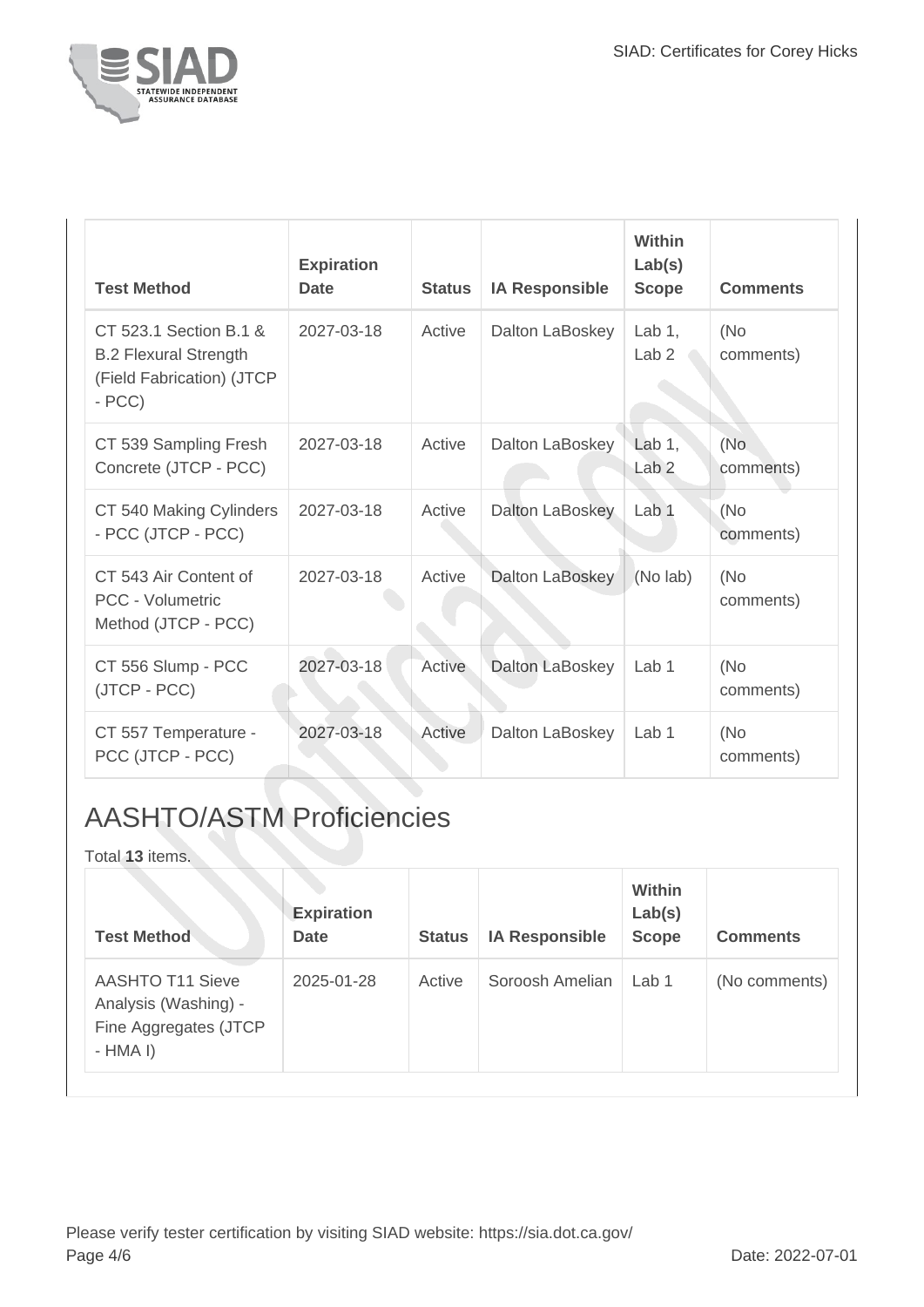

| <b>Test Method</b>                                                                    | <b>Expiration</b><br><b>Date</b> | <b>Status</b> | <b>IA Responsible</b>   | <b>Within</b><br>Lab(s)<br><b>Scope</b> | <b>Comments</b> |
|---------------------------------------------------------------------------------------|----------------------------------|---------------|-------------------------|-----------------------------------------|-----------------|
| <b>AASHTO T27 Sieve</b><br>Analysis - Fine and<br>Coarse Aggregates<br>(JTCP - HMA I) | 2025-01-28                       | Active        | Soroosh Amelian         | Lab <sub>1</sub>                        | (No comments)   |
| AASHTO R47 Reducing<br>Samples of HMA (JTCP<br>$-HMA I$                               | 2025-01-28                       | Active        | Soroosh Amelian         | Lab <sub>1</sub>                        | (No comments)   |
| AASHTO R76 Reducing<br>Samples of Agg (JTCP -<br>HMA I)                               | 2025-01-28                       | Active        | Soroosh Amelian         | Lab <sub>1</sub>                        | (No comments)   |
| AASHTO T166 Bulk<br>SpG of Compacted<br>HMA - SSD (JTCP -<br>HMA II)                  | 2025-03-10                       | Active        | Dalton LaBoskey         | Lab 1                                   | (No comments)   |
| AASHTO T176 Sand<br>Equivalent (JTCP - HMA)<br>$\vert$ )                              | 2025-01-28                       | Active        | Soroosh Amelian         | Lab 1                                   | (No comments)   |
| AASHTO T209 Max<br>SpG and Density - HMA<br>(JTCP - HMA II)                           | 2025-03-10                       | Active        | Dalton LaBoskey         | Lab 1                                   | (No comments)   |
| AASHTO T255<br>Evaporable Moisture<br>Content (JTCP - HMA I)                          | 2025-01-28                       | Active        | Soroosh Amelian   Lab 1 |                                         | (No comments)   |
| <b>AASHTO T269 Percent</b><br>Air Voids - HMA (JTCP -<br>HMA II)                      | 2025-03-10                       | Active        | Dalton LaBoskey         | Lab 1                                   | (No comments)   |